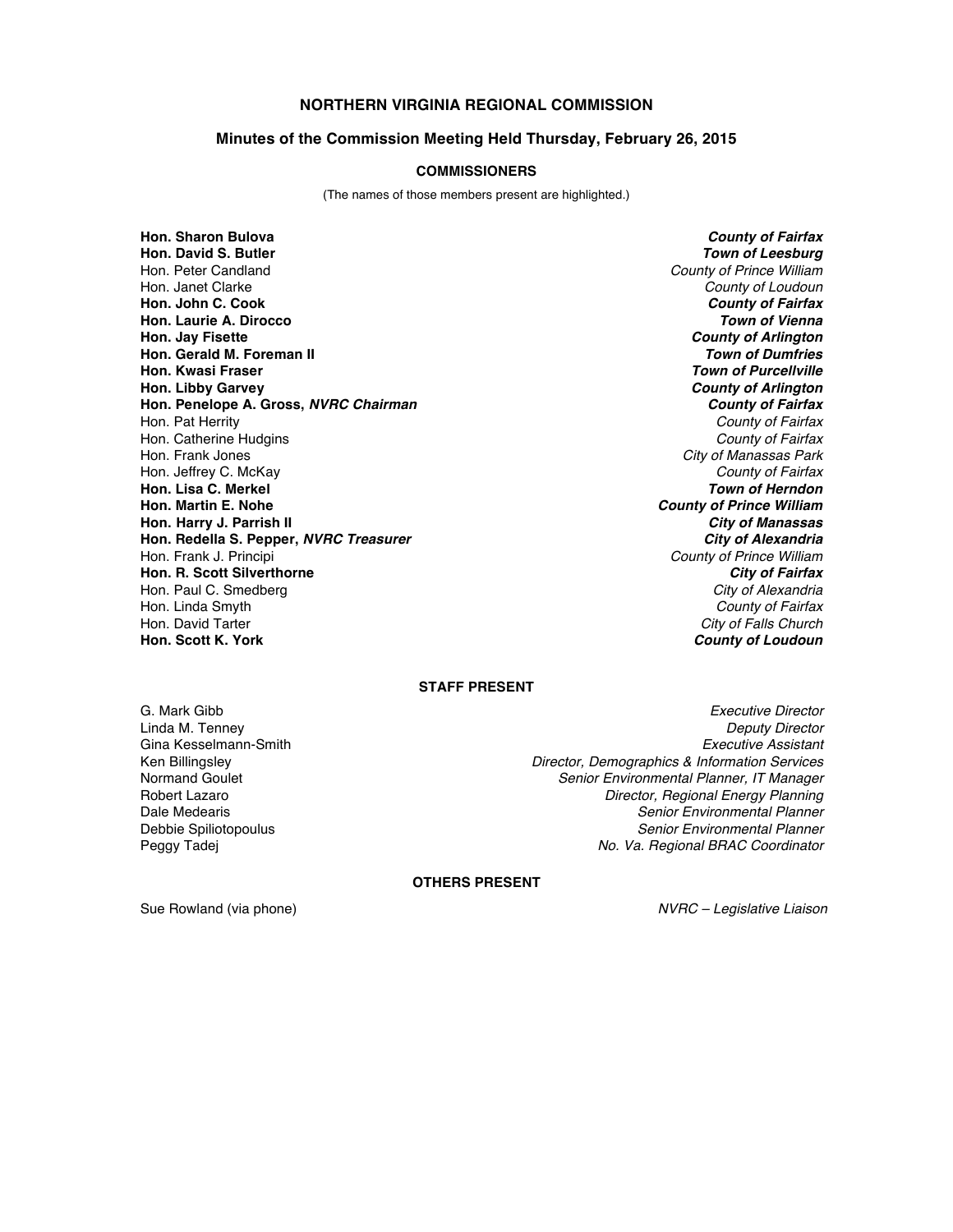Summary Minutes of the Commission February 26, 2014 Page 2

ALLEGIANCE

- CALL TO ORDER Chairman Gross called the meeting to order at 7:35 p.m.
- PLEDGE OF The Pledge of Allegiance was recited by all present.
- ROLL CALL The roll was called and all members present or absent were noted for the record.
- MINUTES Upon a motion made and duly seconded, the minutes of the Commission meeting of January 22, 2015 were approved unanimously.
- CONSENT AGENDA Commissioner York moved approval of the Consent Agenda, consisting of the items outlined below. The motion was seconded by Commissioner Merkel and carried unanimously.
	- *Resolution No. P15-18:* Authorization to sign MOU with LEAP
	- *Resolution No. P15-19:* FY 2014 Audited Statements
	- *Resolution No. P15-20:* Authorization to support the September 11 Trail
	- *Resolution No. P15-21:* Authorization to submit a grant to the Department of Motor Vehicles to continue support of bicycle pedestrian safety guide and safety classes
	- *Resolution No. P15-22:* 2015 Virginia Coastal Zone Management Program Grant – Coastal Resiliency Planning Phase 1
	- *Resolution No. P15-23:* 2015 Virginia Coastal Zone Management Program Grant – "Plant NoVa Natives" – NoVa Native Plant Social Marketing Campaign
	- *Resolution No. P15-24:* 2015 Virginia Coastal Zone Management Program Grant – Community Rating System Outreach and Education
	- *Resolution No. P15-25:* Authorization to sign MOU with Fort Belvoir to provide an Arts Program for Military and Families
	- *Resolution No. P15-26:* Authorization to renew Copier Lease Agreement

Printed copies of the report were distributed and Mr. Gibb went through the slides:

EXECUTIVE DIRECTOR'S REPORT

- "Native Plants for Northern Virginia"
- Community, Military & Federal Facility Partnership
- Solarize Nova
- Northern Virginia Sustainability Network
- "Green Building"
- NVRC hosts Delegation from Bordeaux Metropole
- NVTC Events:
	- February 11: Delegation from City of Bordeaux to discuss regional energy and climate policies in Northern Virginia (NVRC offices)
	- March 2 (11:30am-2pm): Juergen Ruettgers, Former Governor of the German State of North-Rhine Westfalia and Former German Federal Minister of Education, Science, Research and Technology, Speaking on "Current Transatlantic Relations: Challenges and Opportunities". (George C. Marshall International